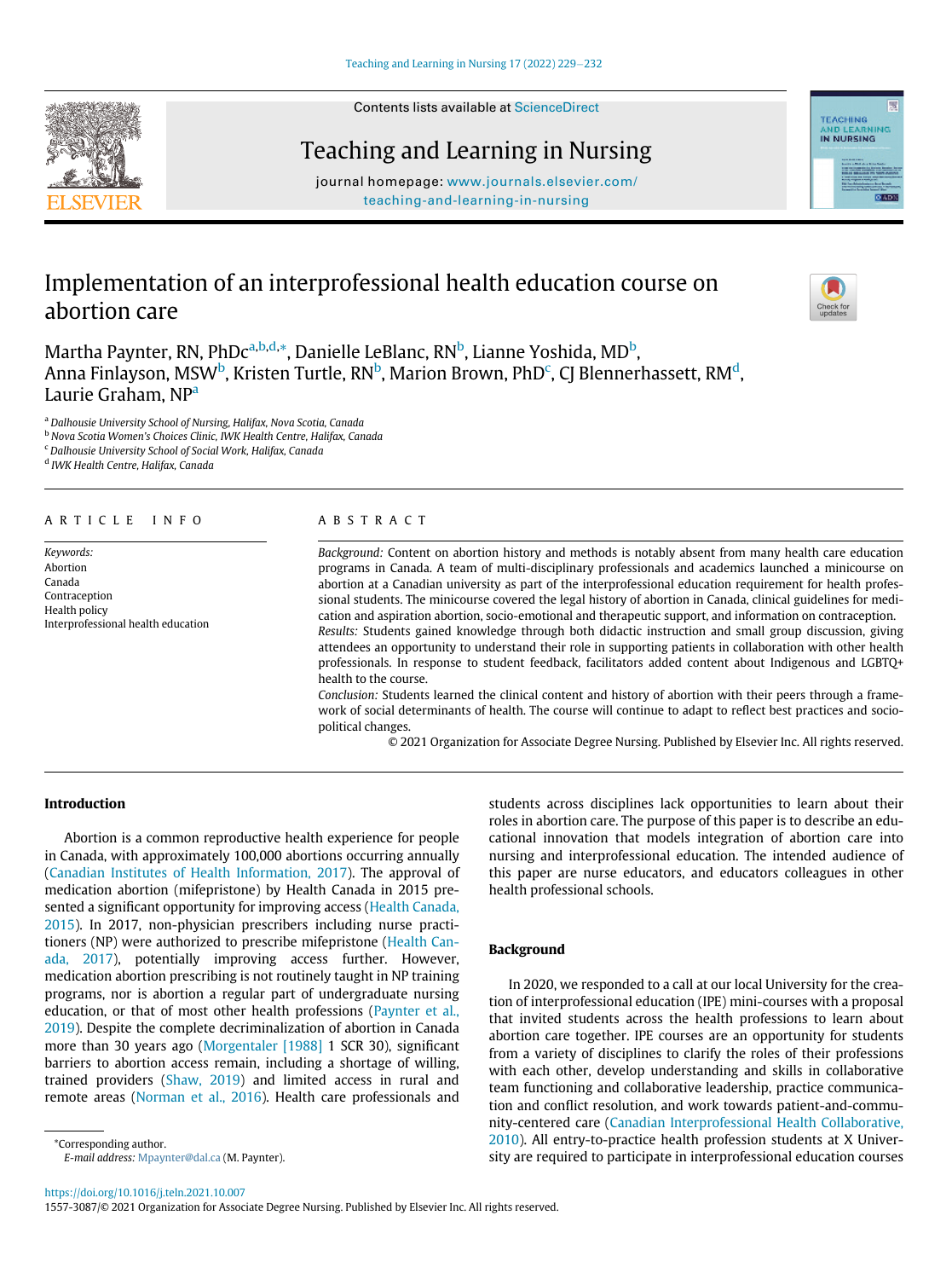during each year of study. While the abortion course itself is not mandatory, it fulfills a mandatory requirement.

Our team included local abortion clinic nurses, a clinic family physician, a clinic social worker, and nursing, nurse practitioner and social work faculty from the university. Team members' expertise included abortion care, reproductive justice, interpersonal communication, advocacy, resource facilitation, and facilitating interprofessional education. Due to COVID-19, our plans for in-person interprofessional learning and practical exposure for students to the clinic environment were adjusted to take place online. We first offered the course in the fall of 2020 and again in 2021.

# Overview of the Interprofessional Education and Practice (IPEP) **Activity**

The course modules included information about the legal history of abortion and the current regulatory environment; overview of medication and aspiration abortion; the role of socio-emotional therapeutic support in abortion care; and contraception options. The sessions were all synchronous. Each session began with a didactic presentation which encouraged questions either verbally or through the chat function in the online learning platform. For the second half of the session students and facilitators moved into online small groups to share reflections and analysis on case scenarios.

#### Legal History

Exposure to negative United States news media about abortion restrictions can overshadow understanding of how access to abortion works in Canada. We presented a brief overview of key historical moments such as the Criminal Law Amendment Act ([Dunsmuir,](#page-3-7) [1998](#page-3-7)), when abortion was decriminalized if a committee of medical practitioners determined it was necessary for the patient's health; the Morgentaler decision [\(Morgentaler \[1988\]](#page-3-3) 1 SCR 30), when abortion was completely decriminalized; and relevant cases including Tremblay v Daigle [\(Tremblay v Daigle \[1989\]](#page-3-8) 2 S.C.R. 530), R v Sulli-van ([Sullivan \[1991\]](#page-3-9) 1 S.C.R. 489), and Dobson v [Dobson \(Dobson \(Lit](#page-3-10)[igation guardian of\) v Dobson, \[1999](#page-3-10)] 2 SCR 753) that clarified the fetus does not have legal rights in Canada. We discussed recent events in our region of Canada, which has experienced several regulatory shifts since 2014.

#### Medication and Aspiration Abortion

In the second session we gave a brief overview of the clinical aspects of both aspiration [\(Costescu & Guilbert, 2018\)](#page-3-11) and medication abortion ([Costescu et al., 2016](#page-3-12)). As mifepristone was only approved in Canada in 2015 and made available on the market in 2017, the practical aspects of its use are new information for many people, including health profession students. Stigma and secrecy also prevent students and the public from understanding the steps in procedural. For example, we are moving away from the language of "surgical" abortion because the term inappropriately suggests cutting and a requirement for general anesthesia.

We developed five case studies for the students to discuss in their small groups and consider how medication or aspiration abortion might work for different patients in the context of their lives.

#### Socio-Emotional Therapeutic Support

The third session focused on person-centered care that emphasizes social and structural determinants of health and the importance of attending to the psych-social, mental wellness aspects of a patient's experience. A patient's position relevant to employment, literacy, racial discrimination, and access to health services brings shape to their capacity for coping and access to social supports ([Solar](#page-3-13) [& Irwin, 2010](#page-3-13)). It is important for those providing therapeutic support to view individual circumstances through this macro lens. Furthermore, stigma, bias, and longstanding judgmental narratives weigh heavily on people facing decisions regarding abortion ([LaRoche & Foster, 2018](#page-3-14)). The role of socio-emotional support must begin with deep listening to and validation of one's story. This session detailed the central role of empathy, trauma-informed principles ([Levenson, 2017](#page-3-15)), and strengths-based support, detailing concrete approaches and verbatim phrases for learners to practice in case scenarios. The scenarios focused on difficult conversations about abuse, poverty, relationship breakdown, and concerns about child safety.

We reviewed psycho-social assessments as part of the social work role in abortion care, and why they are important in both gathering information and determining how best to support patients throughout the abortion process. We reviewed how to approach difficult conversations, the importance of support systems, and local community resources. These resources included shelters, transition houses, substance use support, income assistance, sexual assault support and sexual assault nurse examiner, a university social work clinic, street outreach navigator, and emergency contacts for patients in crisis.

We also reviewed provisions in the provincial Children and Family Services Act [\(Nova Scotia, 2018](#page-3-16)) regarding duty to report abuse and federal law governing the age of consent for sexual activity ([Canada, 2017](#page-2-1)). We discussed the high rates of intimate partner and sexual violence in Canada, higher still for members of LGBTQ+ communities and Indigenous people [\(Simpson, 2018\)](#page-3-17). All types of health professionals should have some comfort addressing trauma and be familiar with local resources. We developed three case studies for small group discussions about supporting patients experiencing abuse, poverty, relationship breakdown, and how to address concerns about child safety.

#### Contraception

The final session focused on the history of contraception and approaches to contraception counselling and prescription. We began with an overview of early barrier methods and abortifacients ([Riddle,](#page-3-18) [1991](#page-3-18)), and early adopters and inventors in the advancement of contraception and available reproductive health services. We discussed the racist and eugenicist roots of birth control and family planning to alert students to this complex history, including the forced sterilization of Indigenous women in Canada [\(Roberts, 1997](#page-3-19); [Stote, 2017](#page-3-20)).

We provided an overview of short acting reversible contraception (SARC) versus long acting reversible contraception (LARC) ([Hubacher](#page-3-21) [et al., 2015](#page-3-21)), hormonal versus non-hormonal methods, and the benefits, potential side effects, mechanisms of action, and contraindications for each method. Inclusive language was used throughout, with a special focus on contraception for gender diverse and/or transgen-der patients [\(Bonnington et al., 2020\)](#page-2-2). We were also able to introduce knowledge about the contraceptive implant, which became available in Canada the month before the course launched [\(Grant, 2020\)](#page-3-22).

Other themes explored during the session were barriers to access, such as the financial cost of the different contraceptive methods. Students were given information about the provincial Pharmacare Program and how to assist patients without drug coverage through the process of applying [\(Nova Scotia, 2021\)](#page-3-23). Local access pathways were examined, such as the sexual health clinic, where to buy birth control at cost, how to obtain emergency contraception, and when to take it. Lastly, we showed a short, educational video of insertion of an intrauterine device (IUD).

#### Approach to Implementing the Activity

To our knowledge, this four-session course is the first interprofessional course in abortion care in Canada. News media picked up on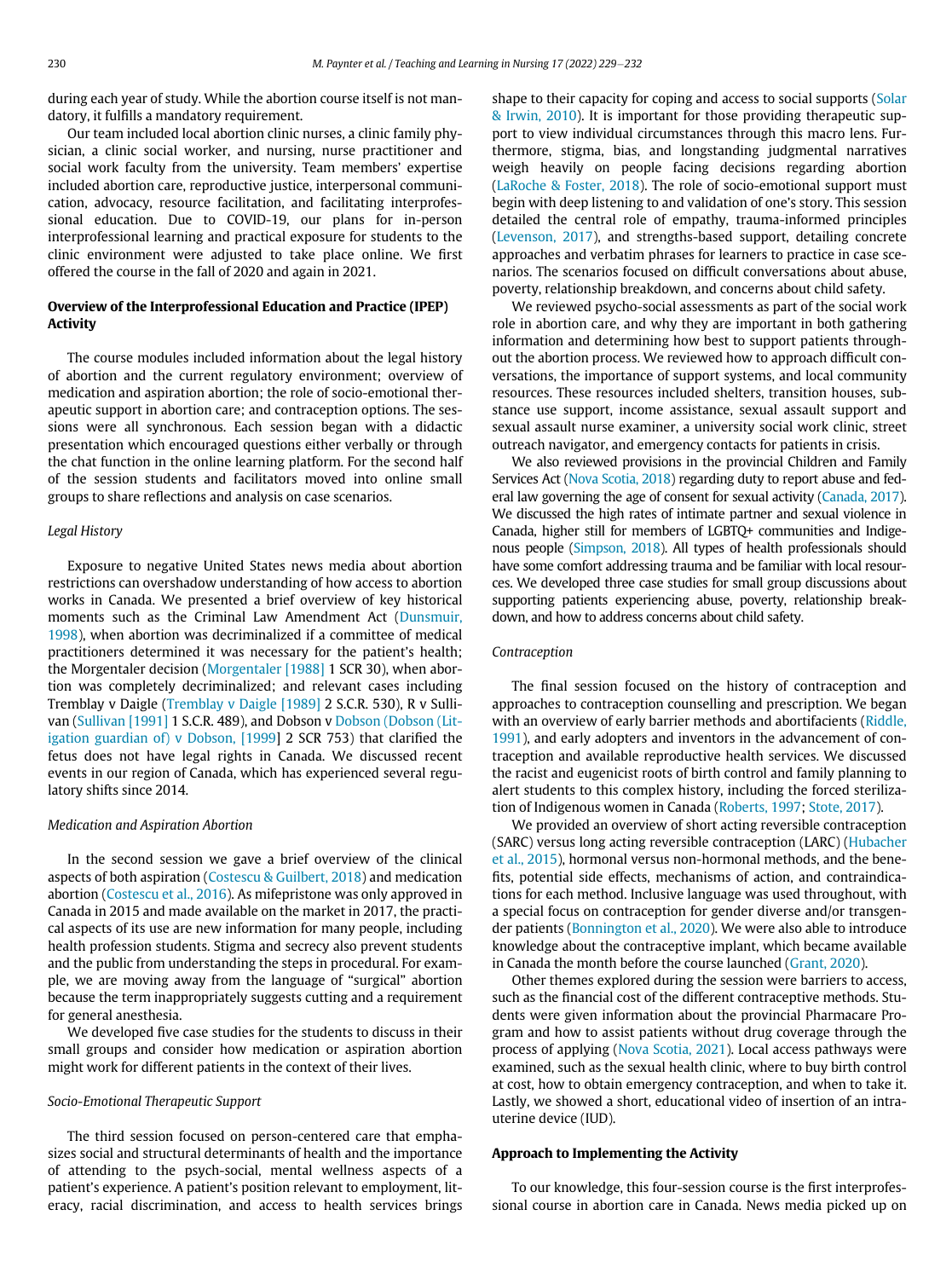this innovation and community response to news about the course was not only overwhelmingly positive but resulted in community members seeking permission to join the program ([Smith, 2020](#page-3-24)). One of the first challenges we encountered was managing demand. We accepted 40 students for the first offering, with 60 students waitlisted.

The second challenge was managing the clinical schedules of participants. Due to COVID-19 and other issues, many of the students learned of required clinical placements that would conflict with the abortion course only after they had registered and/or participated in the first session. We were not prepared for the administrative work of several large adjustments to the class composition.

Due to COVID-19 we were unable to offer students a session in person as we had originally proposed. We used the funding we had received to launch the course to hire a local filmmaker to create a "video tour" of the clinic. Without rehearsing, the team members who are abortion clinic staff worked together one afternoon on this ten minute film. It includes a walk-through of the space starting from the secure entrance, through patient interview rooms, the procedure room, recovery room, and offices. The clinic physician led a brief overview of the equipment and supplies for aspiration abortion, and the nursing staff described the assessment process, medications, and protocols for patient management during and after aspiration abortion.

Informally throughout the course and formally at the end of the course we sought feedback from participants. Among other feedback, some wanted it to be longer, some thought it was the perfect length. The film was a much-appreciated alternative to an in-person tour.

Participants in the course offered valuable insights and suggestions for improvement, including concerns about insufficient and inadequate LGBTQ+ content and questions about Indigenous perspectives. We reflected on and responded to this feedback in planning for the second offering. We are committed to continuously improving the inclusivity and health equity in the course content offered.

We made several changes to the course for the second offering including expansion of the represented professions on the facilitation team to include midwifery. Although the university that hosts the course does not offer a midwifery training program, the students training in medicine, nursing and social work, as well as other health professions such as pharmacy, will work with midwives in their professional lives and early introduction will be of great benefit.

To address concerns about the LGBTQ+ content we reviewed all of our materials to ensure we had removed gendered language. We were also inspired by the students' concerns to address the gendered language in the name of our clinic. Like most clinics in Canada, it includes the word "women." We asked students for ideas and brought forward suggestions to the clinic administration for consideration of a name change.

## Key Guidance Issues

We were surprised by how many different professions were interested in our course, far beyond nursing, medicine, social work and pharmacy. Ten key guidance issues for future iterations of this course emerged:

- (1) "If you build it, they will come": there is an appetite for this type of learning if it is available.
- <span id="page-2-2"></span>(2) Students enjoyed learning about the other professions' content, e.g. social workers liked learning about the clinical details, nursing and medical students appreciated the social work lens, reinforcing the value of the IPHE approach.
- <span id="page-2-1"></span><span id="page-2-0"></span>(3) "Do not underestimate the power of the basics." Across professions there was a startling lack of knowledge about contraception. This course filled an important gap.
- (4) Small group discussions allowed frankness and open disclosure.
- (5) Synchronous learning allowed for educational conversation.
- (6) We found larger "small" groups, with 10 students each and two facilitators, rather than five students and one facilitator, was more conducive to stimulating conversation and also provided a buffer should one of the facilitators be sick or otherwise unavailable.
- (7) Feedback altered how we offered the next iteration of the course. We will continue to seek feedback and adjust accordingly.
- (8) It is critical to discuss colonialism and racism with respect to reproductive oppression when discussing reproductive rights and health.
- (9) The facilitator team comprised both professors and clinicians, which we found to be mutually supportive and provided us with our own learning.
- (10) Holding facilitator meetings between the sessions allowed reflection and adaptation in real time, rather than leaving these discussions to a debrief at the very end of the course.

# Conclusion

As abortion has been decriminalized in Canada for more than three decades, it is long past time for dedicated content on abortion, contraception, and reproductive justice to be included in health professional education programs. By situating our course in the context of interprofessional education, we aimed to enhance participant knowledge of not only abortion care and their role but how to support patients as part of a community of health care providers. Too often our professions exist in silos despite the fact that both evidence and lived experience tell us that our patients lives do not. With students from several different programs and a facilitation team representing different professions and academic disciplines, the course created an environment where multiple perspectives and areas of work are valued and shared equally. This course allowed students an opportunity to learn the clinical content and history with their peers through a framework of social and structural determinants of health. Both didactic content and small group discussions allow participants to learn new information and to process, discuss, and apply that information in real time. We will continue to seek and respond to feedback from students and facilitators, allowing the course to adapt over time to reflect best practices and socio-political change.

#### Declaration of Competing Interest

Authors MP, DL, LY, AF and KT are employees of a publicly funded abortion clinic.

# Acknowledgments

The authors would like to acknowledge the support of Dr. Kelly Lackie and Dr. Ruth Martin-Misener in supporting the development of the mini-course.

#### References

- Bonnington, A., Dianat, S., Kerns, J., Hastings, J., Hawkins, M., De Haan, G., & Obedin-Maliver, J. (2020). Society of family planning clinical recommendations: Contraceptive counseling for transgender and gender diverse people who were female sex assigned at birth. Contraception, 102(2), 70–82. doi:[10.1016/j.contra](http://dx.doi.org/10.1016/j.contraception.2020.04.001)[ception.2020.04.001.](http://dx.doi.org/10.1016/j.contraception.2020.04.001)
- Canada (2017). Age of consent to sexual activity. Retrieved from: [https://www.justice.](https://www.justice.gc.ca/eng/rp-pr/other-autre/clp/faq.html) [gc.ca/eng/rp-pr/other-autre/clp/faq.html](https://www.justice.gc.ca/eng/rp-pr/other-autre/clp/faq.html)
- Canadian Institutes of Health Information (2017). Induced abortions in Canada 2017. Retrieved from: [https://www.cihi.ca/sites/default/](https://www.cihi.ca/sites/default/files/document/induced-abortion-2017-en-web.xlsx)files/document/induced-abor [tion-2017-en-web.xlsx](https://www.cihi.ca/sites/default/files/document/induced-abortion-2017-en-web.xlsx)